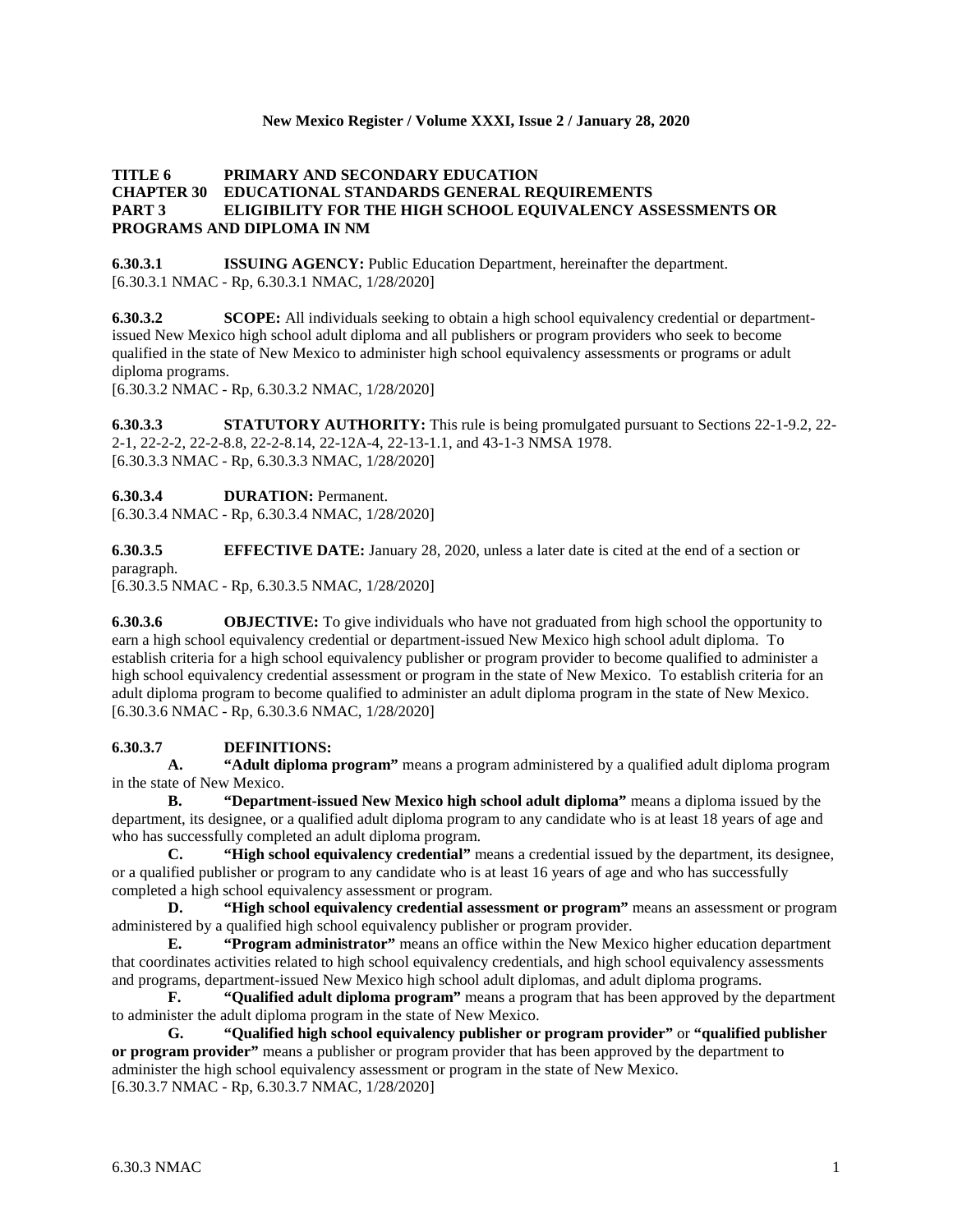## **6.30.3.8 TESTING ELIGIBILITY AND USE OF THE UNDERAGE FORM:**

**A.** Any individual, whether or not a New Mexico resident, who is at least 16 years of age, who has not earned a high school diploma or high school equivalency credential, and is not currently enrolled or required to be enrolled in a high school is eligible to complete a high school equivalency credential assessment or program, administered by a qualified publisher or program provider.

**B.** Any individual who seeks to withdraw from public school before their 18th birthday shall not be permitted to begin a high school equivalency credential assessment or program unless that individual can demonstrate compliance with the New Mexico school attendance law. The individual seeking to complete a high school equivalency assessment or program shall complete forms, as required by the department, and obtain all necessary signatures. The individual shall file copies of the completed forms with the following entities:

**(1)** the school district that provides the necessary signatures; and

**(2)** the qualified publisher or program provider through which the individual seeks to obtain the high school equivalency credential.

**C.** Individuals detained at a New Mexico juvenile correctional institution or a juvenile justice division facility operated by the New Mexico children, youth and families department, shall be permitted to take a high school equivalency credential assessment or program at age 16 or 17 only when the individual requests and receives written approval to take the high school equivalency credential assessment or participate in the high school equivalency credential program from the warden, director, or educational director of that institution or facility. Such individuals shall receive the high school equivalency credential upon successful completion of a high school equivalency credential assessment or program. No other consent to take a high school equivalency credential assessment or program is required.

**D.** An individual enrolled in a state institution under the authority of the secretary of the department of health shall be permitted to take a high school equivalency credential assessment or program at age 16 or 17 only when the individual requests and receives written approval to take the high school equivalency credential assessment or participate in the high school equivalency credential program from the director of the facility where the individual is enrolled or from the educational director of that institution. Such individuals shall receive the high school equivalency credential upon successful completion of a high school equivalency credential assessment or program. No other consent to take a high school equivalency credential assessment or program is required.

**E.** Individuals enrolled in any other state institution shall be permitted to take a high school equivalency credential assessment or program at age 16 or 17 only when the individual requests and receives written approval to take the high school equivalency credential assessment or participate in the high school equivalency credential program from the director of the institution where the individual is enrolled or from the educational director of that institution. Such individuals shall receive the high school equivalency credential upon successful completion of a high school equivalency credential assessment or program. No other consent to take a high school equivalency credential assessment or program is required.

[6.30.3.8 NMAC - Rp, 6.30.3.8 NMAC, 1/28/2020]

## **6.30.3.9 ISSUANCE OF HIGH SCHOOL EQUIVALENCY CREDENTIALS:**

**A.** Upon successful completion of a high school equivalency credential assessment or program: **(1)** the qualified high school equivalency publisher or program provider shall issue a

transcript to the individual; and

**(2)** the individual shall submit documentation of the successful completion to the program administrator.

**B.** Any individual, whether or not a New Mexico resident, who successfully completes a high school equivalency credential assessment or program and is at least 16 years of age will receive the high school equivalency credential.

**C.** A high school equivalency credential issued after successful completion of a high school equivalency credential assessment or program shall be equivalent to a high school diploma or a New Mexico diploma of excellence issued by a school district pursuant to Section 22-13-1.1 NMSA 1978. [6.30.3.9 NMAC - Rp, 6.30.3.9 NMAC, 1/28/2020]

#### **6.30.3.10 ISSUANCE OF DEPARTMENT HIGH SCHOOL ADULT DIPLOMAS:**

**A.** Upon successful completion of an adult diploma program:

**(1)** the qualified adult diploma program provider shall issue a transcript to the individual; and

**(2)** the individual shall submit documentation of the successful completion to the program

administrator.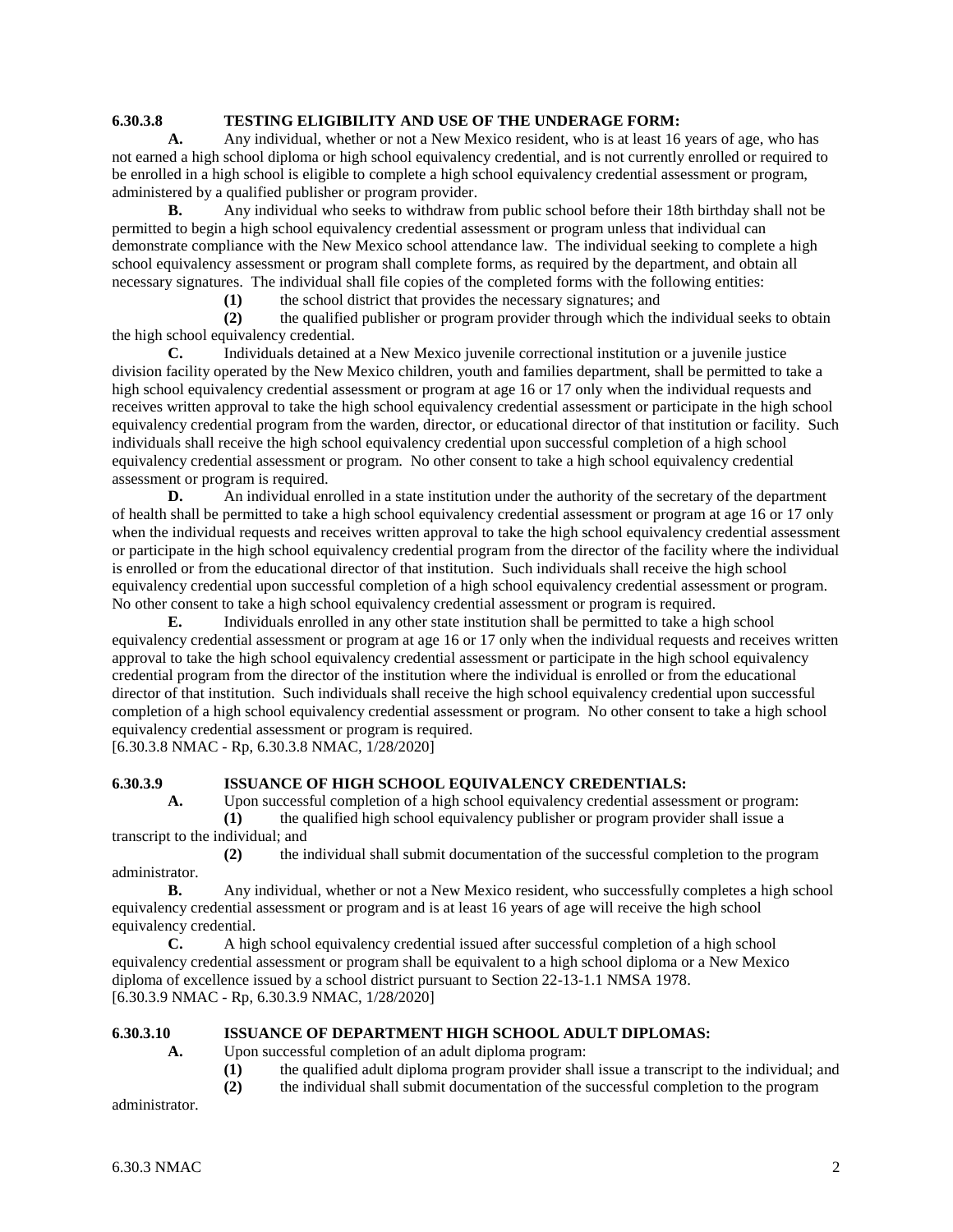**B.** Any individual, whether or not a New Mexico resident, who successfully completes an adult diploma program and is at least 18 years of age will receive a department-issued New Mexico high school adult diploma.

**C.** A department-issued New Mexico high school adult diploma awarded after successful completion of a high school equivalency credential assessment or program shall be equivalent to a high school diploma or a New Mexico diploma of excellence issued by a school district pursuant to Section 22-13-1.1 NMSA 1978. [6.30.3.10 NMAC - Rp, 6.30.3.10 NMAC, 1/28/2020]

## **6.30.3.11 CRITERIA FOR BECOMING A QUALIFIED HIGH SCHOOL EQUIVALENCY PUBLISHER OR PROGRAM PROVIDER:**

**A.** A high school equivalency publisher or program provider shall submit an application to the department, as required by the department, and shall meet criteria to be designated a qualified high school equivalency publisher or program provider in the state of New Mexico. The application shall include the following criteria:

**(1)** the high school equivalency credential assessment or program shall be recognized by the division of the United States department of education that oversees career and college readiness standards as an eligible high school equivalency publisher or program;

**(2)** the high school equivalency assessment or program shall be comparable to all college and career readiness standards established by the state of New Mexico;

**(3)** the high school equivalency publisher or program provider shall assess high school-level skills in applied life and work contexts;

**(4)** the high school equivalency publisher or program provider shall prepare individuals within its program to enter college or the workforce, upgrade their skills, advance to a better job, or move from one field of work to another; and

**(5)** the high school equivalency publisher or program provider shall issue a transcript acceptable for college admissions and applications.

**B.** The department shall convene a review committee composed of staff from the department and the New Mexico higher education department, including the program administrator and staff from the adult education division. The review committee shall evaluate high school equivalency publisher or program provider applications and make a determination as to whether the applicant meets criteria to become a qualified high school equivalency publisher or program provider in the state of New Mexico.

[6.30.3.11 NMAC - Rp, 6.30.3.11 NMAC, 1/28/2020]

## **6.30.3.12 CRITERIA FOR BECOMING A QUALIFIED ADULT DIPLOMA PROGRAM:**

**A.** An adult diploma program shall submit an application to the department, as required by the department, and shall meet criteria to be designated a qualified adult diploma program in the state of New Mexico. The application shall include the following criteria:

**(1)** the adult diploma program shall be recognized by the division of the United States department of education that oversees career and college readiness standards as an eligible adult diploma program;

**(2)** the adult diploma program shall be comparable to all college and career readiness standards established by the state of New Mexico;

**(3)** the adult diploma program shall assess high school-level skills in applied life and work

**(4)** the adult diploma program shall prepare individuals within its program to enter college or the workforce, upgrade their skills, advance to a better job, or move from one field of work to another; and

**(5)** the adult diploma program shall issue a transcript acceptable for college admissions and applications.

**B.** The department shall convene a review committee composed of staff from the department and the New Mexico higher education department, including the program administrator and staff from the adult education division. The review committee shall evaluate adult diploma program applications and make a determination as to whether the applicant meets criteria to become a qualified adult diploma program in the state of New Mexico. [6.30.3.12 NMAC - Rp, 6.30.3.12 NMAC, 1/28/2020]

# **HISTORY OF 6.30.3 NMAC:**

6.30.3 NMAC, Eligibility for the General Educational Development Tests (GED Tests) and Diploma in NM, filed 5/31/2001, was repealed and replaced by 6.30.3 NMAC, Eligibility for the High School Equivalency Assessments or

contexts;